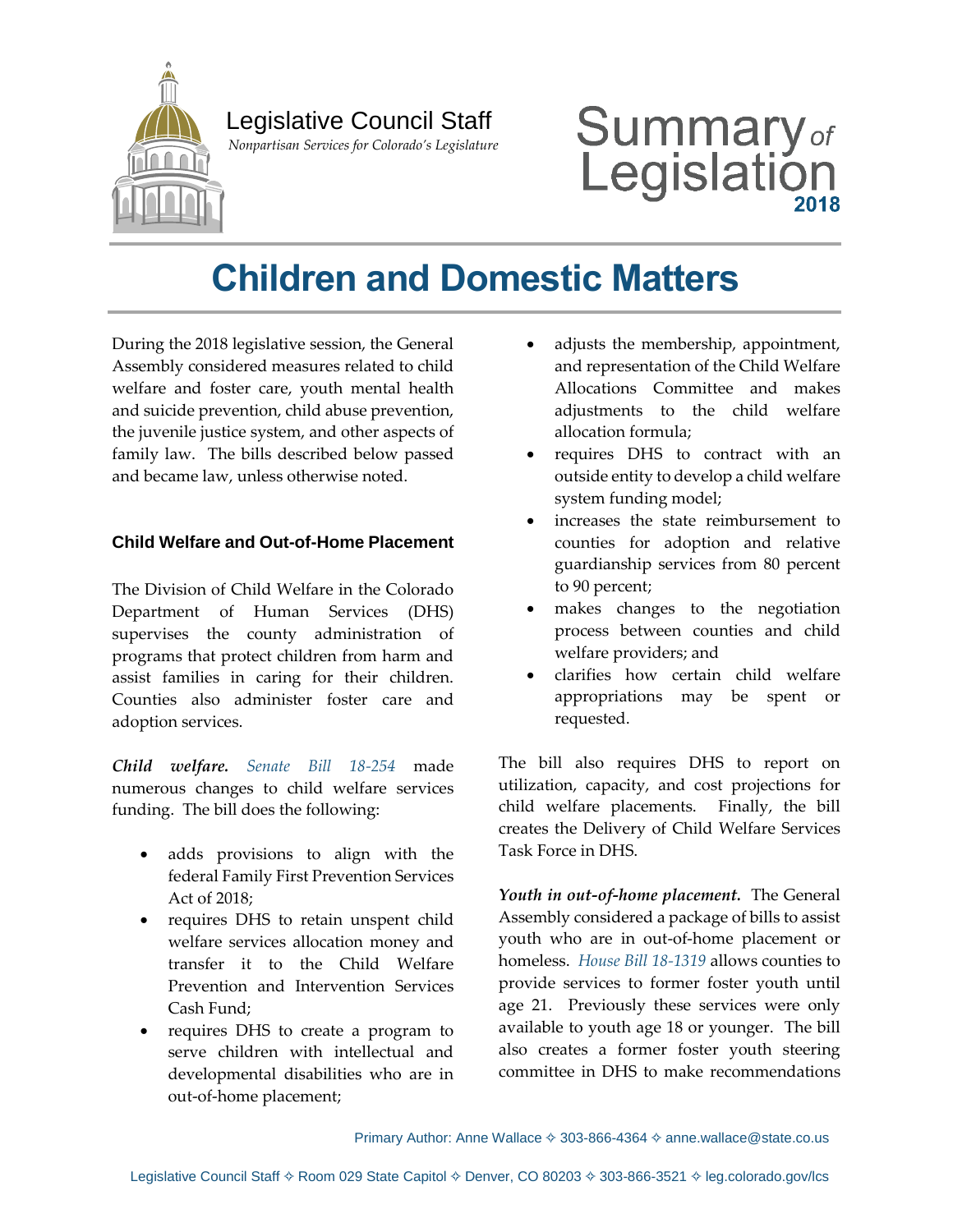## **Children and Domestic Matters (Cont'd)**

on the implementation of long-term services for former foster youth.

*[House Bill 18-1346](http://leg.colorado.gov/bills/hb18-1346)* directs the Colorado Commission on Criminal and Juvenile Justice to study and report on child abuse in youth facilities operated by DHS. The bill also expands the definition of 'institutional abuse' to include youth age 18 to 21 who are abused in a facility in which they are being cared for.

*[House Bill 18-1306](http://leg.colorado.gov/bills/hb18-1306)* allows students in out-ofhome placement to remain in the school of origin at any time during the school year, rather than move to a different school as a result of a change in placement, unless it is not in a child's best interest to remain the school of origin. The bill also:

- requires the Department of Education to hire a foster care education coordinator;
- requires local education providers (LEPs) to enroll students in out-of-home placement into school immediately;
- requires LEPs and counties to provide transportation and other services for students in out-of-home placement; and
- allows LEPs to waive certain course or graduation requirements.

*[House Bill 18-1348](http://leg.colorado.gov/bills/hb18-1348)* authorizes prospective and current foster parents to receive information about a foster child that is necessary to meet the child's physical, mental, emotional and behavioral needs. The information may include education records, information from a family service plan, placement history, and medical records. The bill also requires counties to prioritize Colorado Child Care Assistance Program (CCCAP) funds to foster parents, certified kinship foster parents, and certain noncertified kinship care providers.

Regarding homeless youth in Colorado, *[House](http://leg.colorado.gov/bills/hb18-1021)  [Bill 18-1021](http://leg.colorado.gov/bills/hb18-1021)* would have created a task force in the Department of Local Affairs to study and make recommendations on Colorado's current system of care and services to prevent and end youth homelessness. The bill was postponed indefinitely by the Senate State, Veterans, and Military Affairs Committee.

Finally, *[House Bill 18-1390](http://leg.colorado.gov/bills/hb18-1306)* would have created a voluntary program to allow parents to enter into an agreement with a certified caregiver to temporarily care for their child or children for up to six months. Under the agreement, parents would not be required to give up parental rights. The bill was postponed indefinitely by the Senate State, Veterans, and Military Affairs Committee.

### **Child Abuse Prevention**

The Colorado Children's Trust Fund (CCTF) was created in 1989 to prevent the abuse and neglect of children and is funded through fees from dissolution of marriage or civil union proceedings.

Two bills related to the CCTF were introduced. The first, *[House Bill 18-1044,](http://leg.colorado.gov/bills/hb18-1044)* would have increased the CCTF board membership from 9 to 21 members and would have allowed the board to allocate grant money for programs that prevent child maltreatment fatalities and help reduce adverse childhood experiences. The bill was postponed indefinitely by the Senate Committee on State, Veterans, and Military Affairs. *[House Bill 18-1064](http://leg.colorado.gov/bills/hb18-1064)* allows funds from the CCTF to be used to promote, maintain, and monitor an evidence-based child sexual abuse training model. In addition, the bill expands the current training to all persons who interact with young children (parents, child care workers, etc.).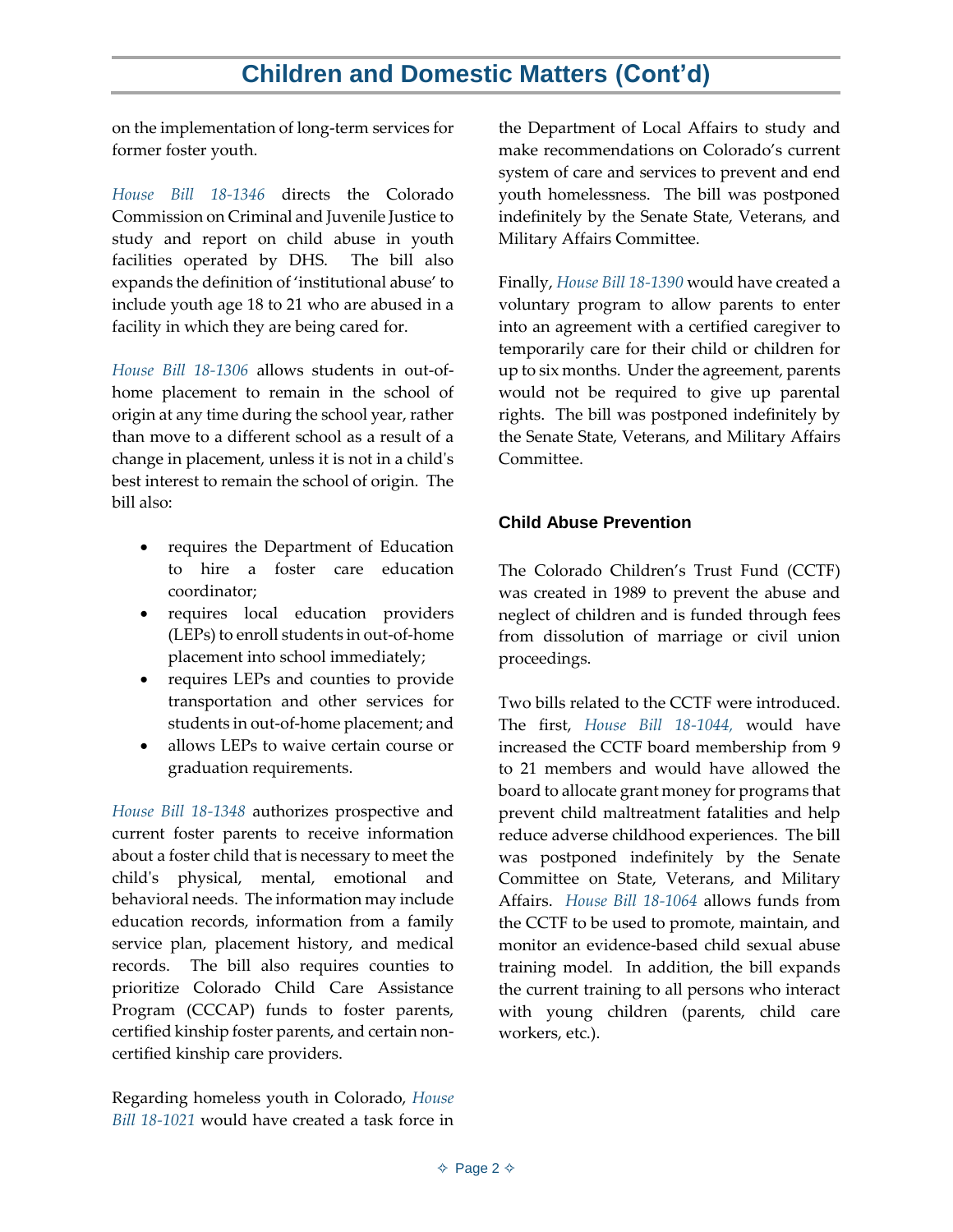## **Children and Domestic Matters (Cont'd.)**

### **Youth Mental Health and Suicide Prevention**

Multiple bills were introduced to increase funding and program support for youth mental health and suicide prevention. *[House Bill 18-](http://leg.colorado.gov/bills/hb18-1094) [1094](http://leg.colorado.gov/bills/hb18-1094)* extended and made changes to the Child Mental Health Treatment Act (act). The act allows families to access residential or community-based mental health services for youth with a diagnosed mental illness, without requiring a dependency or neglect action. The bill:

- expands eligibility to age 21;
- requires DHS to list available providers on its website; and
- allows non family members to assist a family in accessing services through the act.

*[House Bill 18-1245](http://leg.colorado.gov/bills/hb17-1156)* would have prohibited mental health providers from engaging in conversion therapy with a patient under 18 years of age. Conversion therapy is the practice by which a mental health provider seeks to change a person's sexual orientation or gender identity. The bill was postponed indefinitely by the Senate State, Veterans, and Military Affairs Committee.

Finally, *[Senate Bill 18-272](http://leg.colorado.gov/bills/sb18-272)* creates the Crisis and Suicide Prevention Training Grant Program in the Department of Public Health and Environment (CDPHE). Public schools or school districts may apply for grant funding (up to \$400,000 annually) to provide comprehensive crisis and suicide prevention training to teachers and staff.

#### **Juvenile Justice System**

A few bills made adjustments to Colorado's juvenile justice system. *[House Bill 18-1050](https://leg.colorado.gov/bills/hb18-1050)* made changes to the law regarding juvenile competency to proceed in criminal trials. The bill defines the following terms in the Colorado Children's Code: mental and developmental disabilities, competent to proceed, incompetent to proceed, mental capacity, mental disability, and restoration to competency hearing. The bill specifies that the determination of a juvenile's competency must include an evaluation of developmental disabilities, mental disabilities, and mental capacity; that age alone cannot be a determining factor of juvenile incompetency; and that court-ordered juvenile competency evaluation may occur in the home or community.

*[Senate Bill 18-154](http://leg.colorado.gov/bills/sb18-154)* requires local juvenile services planning committees to create a plan to identify, provide case management, and decide on placement for crossover youth, who are youth that are involved in both the juvenile justice and child welfare systems. Local juvenile planning committees are housed in Colorado judicial districts and develop plans for the allocation of resources for local juvenile services.

*[House Bill 18-1156](http://leg.colorado.gov/bills/hb18-1156)* prohibits the court from sentencing a child to a juvenile detention facility for being habitually truant, unless detention is in the best interest of the child and the public. A habitually truant child is defined as a child who has four unexcused absences from school in a month or ten unexcused absences in a year.